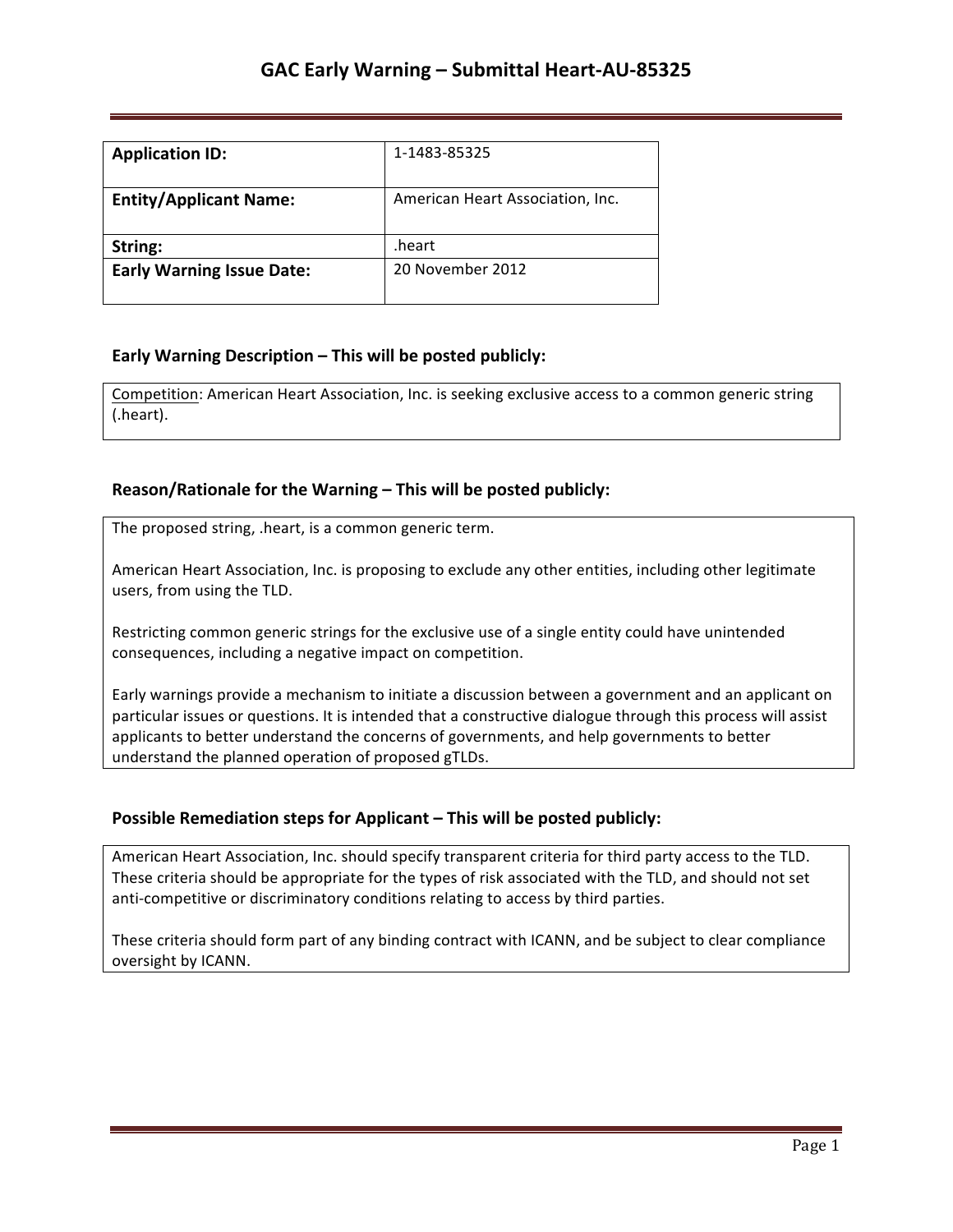### **Further Notes from GAC Member(s) (Optional) – This will be posted publicly:**

This Early Warning is from the Department of Broadband, Communications and the Digital Economy (DBCDE), on behalf of the Australian Government. In the first instance, communications and responses to this early warning should be emailed to gacearlywarning@gac.icann.org, with the text "Australian EW" and the application ID in the subject field.

# **INFORMATION FOR APPLICANTS**

# **About GAC Early Warning**

The GAC Early Warning is a notice only. It is not a formal objection, nor does it directly lead to a process that can result in rejection of the application. However, a GAC Early Warning should be taken seriously as it raises the likelihood that the application could be the subject of GAC Advice on New gTLDs or of a formal objection at a later stage in the process. Refer to section 1.1.2.4 of the Applicant Guidebook (http://newgtlds.icann.org/en/applicants/agb) for more information on GAC Early Warning.

# **Instructions if you receive the Early Warning**

**ICANN** strongly encourages you work with relevant parties as soon as possible to address the concerns voiced in the GAC Early Warning.

#### **Asking questions about your GAC Early Warning**

If you have questions or need clarification about your GAC Early Warning, please contact gacearlywarning@gac.icann.org. As highlighted above, ICANN strongly encourages you to contact gacearlywarning@gac.icann.org as soon as practicable regarding the issues identified in the Early Warning. 

#### **Continuing with your application**

If you choose to continue with the application, then the "Applicant's Response" section below should be completed. In this section, you should notify the GAC of intended actions, including the expected completion date. This completed form should then be sent to gacearlywarning@gac.icann.org. If your remediation steps involve submitting requests for changes to your application, see the change request process at http://newgtlds.icann.org/en/applicants/customer-service/change-requests.

In the absence of a response, ICANN will continue to process the application as submitted.

#### **Withdrawing your application**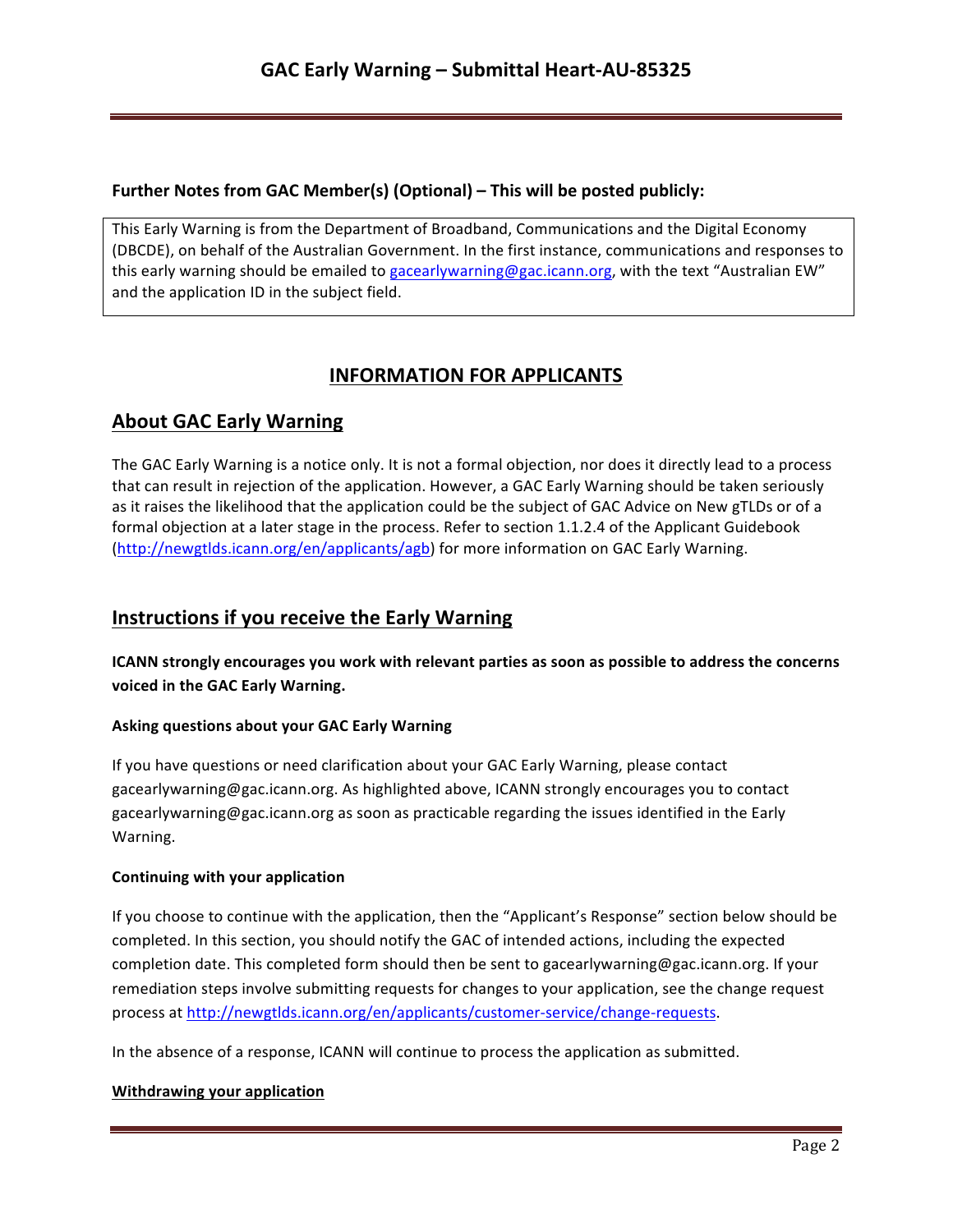# GAC Early Warning - Submittal Heart-AU-85325

If you choose to withdraw your application within the 21-day window to be eligible for a refund of 80% of the evaluation fee (USD 148,000), please follow the withdrawal process published at http://newgtlds.icann.org/en/applicants/customer-service/withdrawal-refund. Note that an application can still be withdrawn after the 21-day time period; however, the available refund amount is reduced. See section 1.5 of the Applicant Guidebook.

For questions please contact: **gacearlywarning@gac.icann.org** 

#### **Applicant Response:**